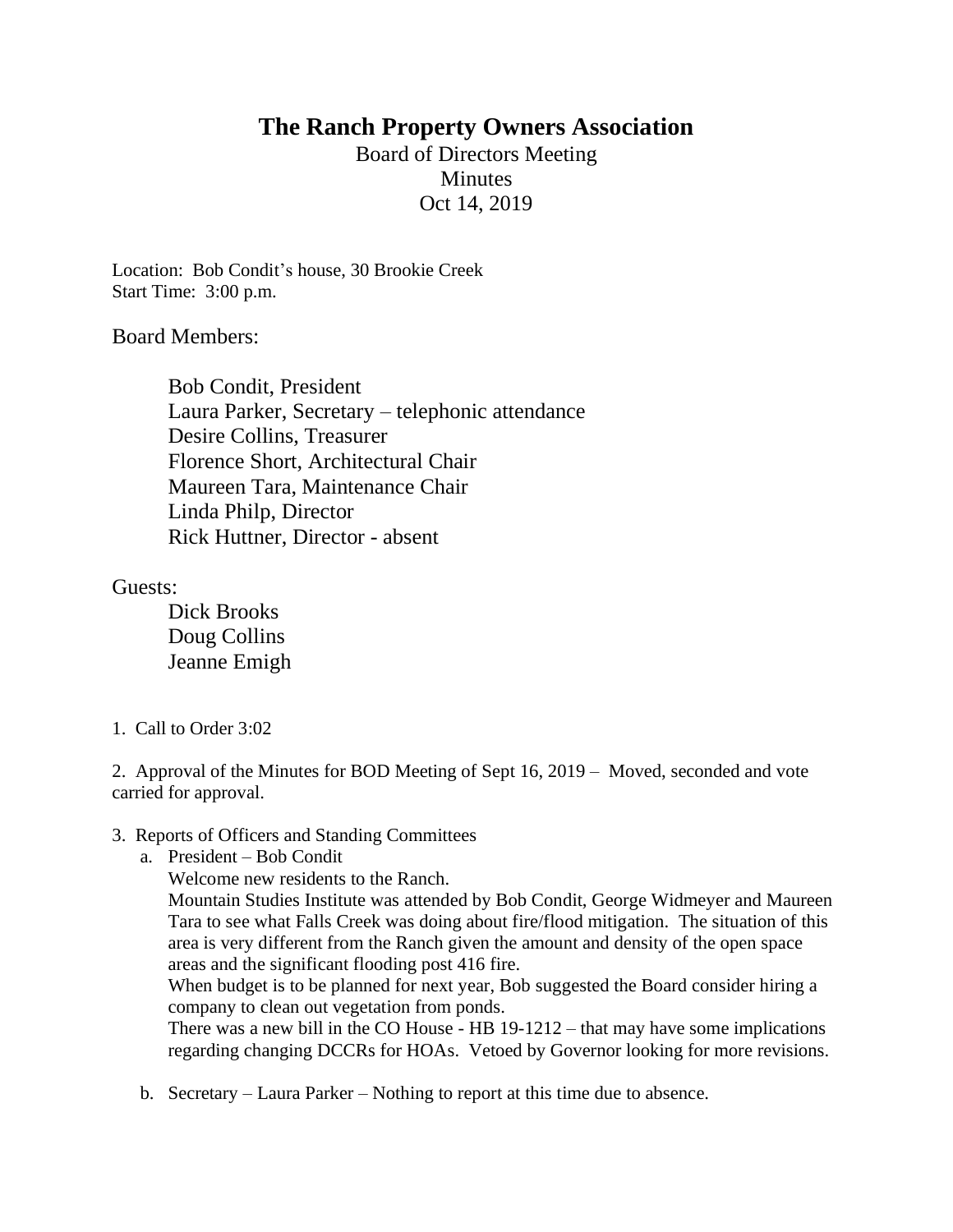c. Per Jeannie Emigh – Falls Creek has an orientation for new home owners which may be a good idea for us to so as well; per Doug Collins – suggestion to include education regarding our integrated irrigation system. Both Safety deposit keys are missing – will need to work with bank to get new key.

Jeannie will also ask new owners if they would be willing to host Christmas Party.

d. Treasurer/Finance – Desiree Collins

Reviewed reserve investment portfolio and draft of next years budget – any homeowner is welcome to this information but will need to contact Desiree.

Transfer of excess operating funds from TBK to money market fund to maximize investment income. Moved/seconded and vote carried unanimously to approve this transfer.

Draft budget presented – ultimately annual budget is due in November. Homeowners are advised via these minutes, that we are in our budget cycle and can direct any concerns regarding budgeting issues to Desiree.

Other members of Finance Committee are Bob Condit, George Whidmyer and Scott Voss.

e. Architectural – Florence Short

#### Approval

Lot 11 Replacing Cedar Shake roof with DaVinci Shake Roofing

#### Approval with Conditions

Lot 18 Low profile antenna for Ham Radio Station (Condition – Non interference of neighbors' reception)

Approval Pending Lot 146 Incomplete documentation.

#### Completion Certificate

Lot 107 Replacement of Cedar Shake roof with OC Woodcrest Asphalt Shingles and Installation of 3 Solar Velux Skylights

#### Non compliance penalty

Lot 66 Check received for failure to meet the application submission deadline. Owner required approval in 1 day.

## f. Maintenance – Maureen Tara

Board voted via email to approve Woodchuck's removal estimate of 16 dead/dying trees trees in the reserve and common areas that are at risk of falling near or on RV lot or homes.

Refurbish river rock: Maureen submitted a diagram to Earthscapes where river rock is needed along our roads. Earthscapes will calculate the required tonnage and give her an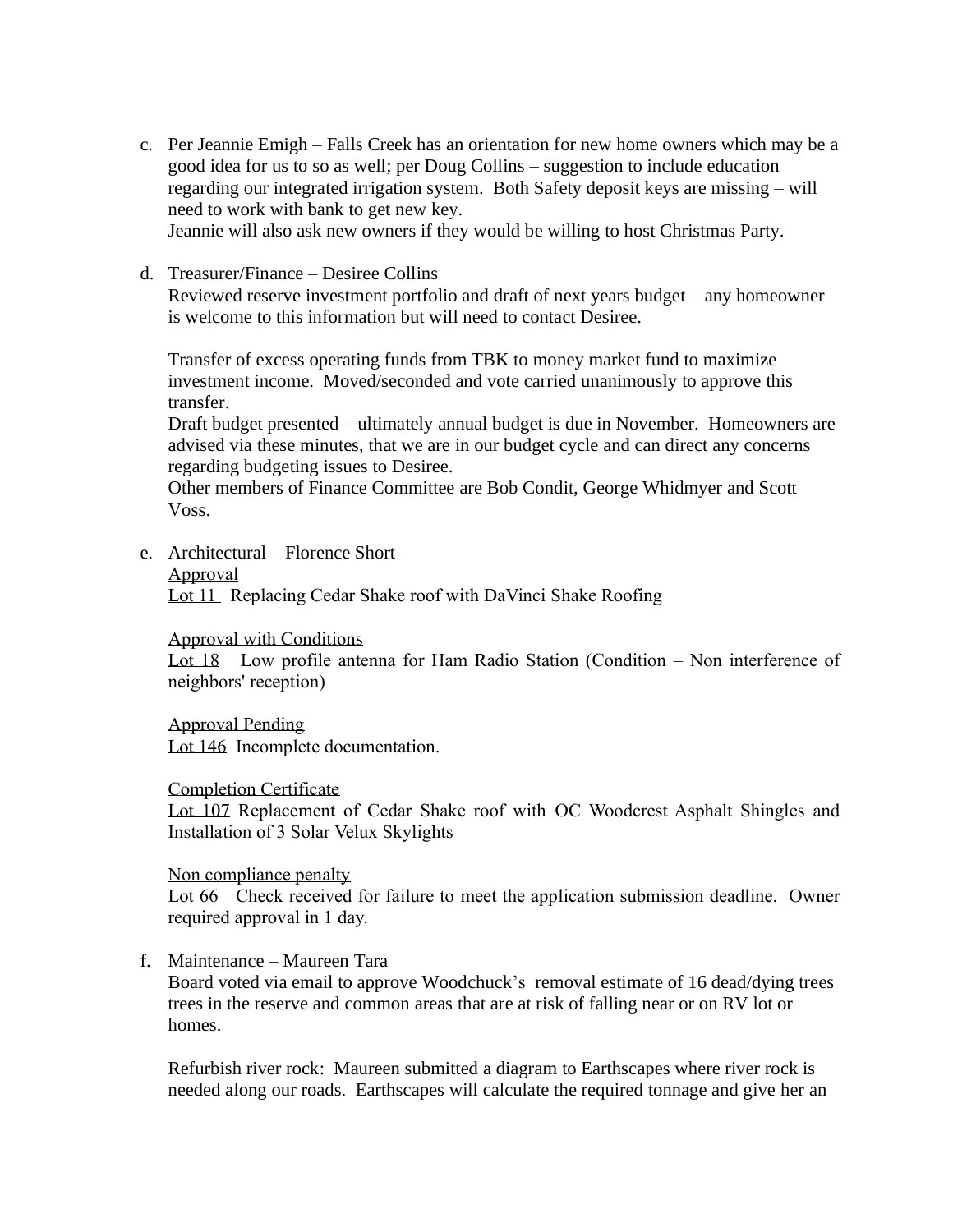estimate of the cost for budgeting purposes. After a brief discussion, the Board agreed that our standard going forward should be the larger river rock as it is more esthetically pleasing and it should last longer without being ground into the dirt.

State of culverts that run under our roads: John Randle of RPS will conduct an evaluation with a camera in November after the water has drained from the culverts.

Doug Collins – Questioned practice of mowing of the entire area behind homes bordering the reserve, citing that it is not a good use of HOA funds. Mowing a wide swath adjacent to these homes, combined with the annual cleanup of fallen limbs, meets fire mitigation needs and most homeowners are comfortable with keeping the rest of this area natural. This will be taken under consideration and will make a decision about this next spring.

- g. Director Rick Huttner absent Gazebo painting pending – anticipate this well occur within the next week.
- h. Director Linda Philp

Cleaned mailroom – significant spider occupation noted (concern regarding possible black widow spiders) and encouraged regular cleaning and spraying

### 4. Items Requiring Discussion/Action

- a. Reserve Study and FY 2020 Budget (Start of Discussion).
- b. Christmas Party see above

## 5. New Business:

 a. Approve three year snow removal extension for years Nov 1, 2019 thru Mar 31, 2022. It is Maureen's recommendation to approve this 3 year contract. Desiree queries if there could be a consideration of a clause for decreasing hourly rates if diesel rates significantly decrease, just as there is a clause where there will be an hourly rate increase if diesel prices increase. Moved/seconded and vote carried to approve contract as it stands with discussion regarding above inclusion of decrease in rate based on diesel prices.

#### 6. Old Business

- a. Fall clean up (Oct 11-12 done, Woodchuck scheduled Oct 14 15, in progress)
- b. Irrigation fall blow-out  $(Oct 7 11, done)$
- c. Gazebo committee status report see above

 d. Front sign committee status report – A portion of our sign is in the right of way for CDOT. An informal discussion with CDOT, they advised a survey to confirm scope of encroachment and this is supported by the board. Met with Durango Signs and they advised we should ensure that we are in compliance with right of way prior to investing in new sign. Further discussion with CDOT pending. Confirmed that structural engineer not needed as retaining wall was less than 4 ft in height. It was suggested that several options for design be presented to the homeowners in the form of a survey. Ultimately a project of this cost will need to be presented to the homeowners at the annual meeting for approval.

Motion/seconded and vote carried to approve up to 1000 dollars to obtain design options for front entrance